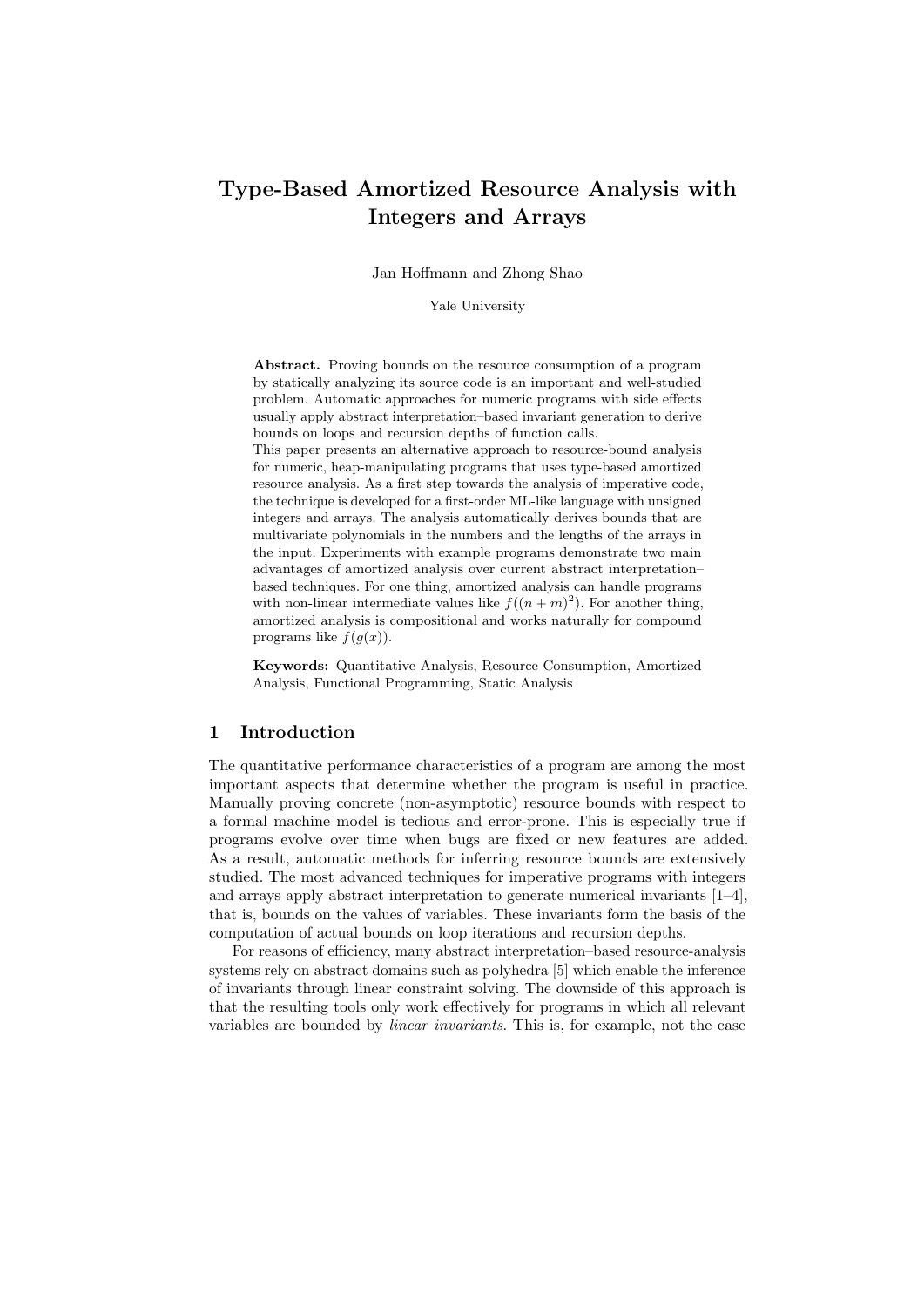if programs perform non-linear arithmetic operations such as multiplication or division. A linear abstract domain can be used to derive non-linear invariants using domain lifting operations [6]. Another possibility is to use disjunctive abstract domains to generate non-linear invariants [7]. This technique has been experimentally implemented in the COSTA analysis system [8]. However, it is less mature than polyhedra-based invariant generation and it is unclear how it scales to larger examples.

In this paper, we study an alternative approach to infer resource bounds for numeric programs with side effects. Instead of abstract interpretation, it is based on type-based amortized resource analysis [9, 10]. It has been shown that this analysis technique can infer tight polynomial bounds for functional programs with nested data structures while relying on linear constraint solving only [11, 10]. A main innovation in this polynomial amortized analysis is the use of multivariate resource polynomials that have good closure properties and behave well under common size-change operations. Advantages of amortized resource analysis include precision, efficiency, and compositionality.

Our ultimate goal is to transfer the advantages of amortized resource analysis to imperative (C-like) programs. As a first important step, we develop a multivariate amortized resource analysis for numeric ML-like programs with mutable arrays in this work. We present the new technique for a simple language with unsigned integers, arrays, and pairs as the only data types in this paper. However, we implemented the analysis in Resource Aware ML (RAML) [12] which features more data types such as lists and binary trees. Our experiments (see Section 6) show that our implementation can automatically and efficiently infer complex polynomial bounds for programs that contain non-linear size changes like  $f(8128 * x * x)$  and composed functions like  $f(g(x))$  where the result of the function  $g(x)$  is non-linear. RAML is publicly available and all of our examples as well as user-defined code can be tested in an easy-to-use online interface [12].

Technically, we treat unsigned integers like unary lists in multivariate amortized analysis [10]. However, we do not just instantiate the previous framework by providing a pattern matching for unsigned integers and implementing recursive functions. In fact, this approach would be possible but it has several shortcomings (see Section 2) that make it unsuitable in practice. The key for making amortized resource analysis work for numeric code is to give direct typing rules for the arithmetic operations addition, subtraction, multiplication, division, and modulo. The most interesting aspect of the rules we developed is that they can be readily represented with very succinct linear constraint systems. Moreover, the rules precisely capture the size changes in the corresponding operations in the sense that no precision (or potential) is lost in the analysis.

To deal with mutable data, the analysis ensures that the resource consumption does not depend on the size of data that has been stored in a mutable heap cell. While it would be possible to give more involved rules for array operations, all examples we considered could be analyzed with our technique. Hence we found that the additional complexity of more precise rules was not justified by the gain of expressivity in practice.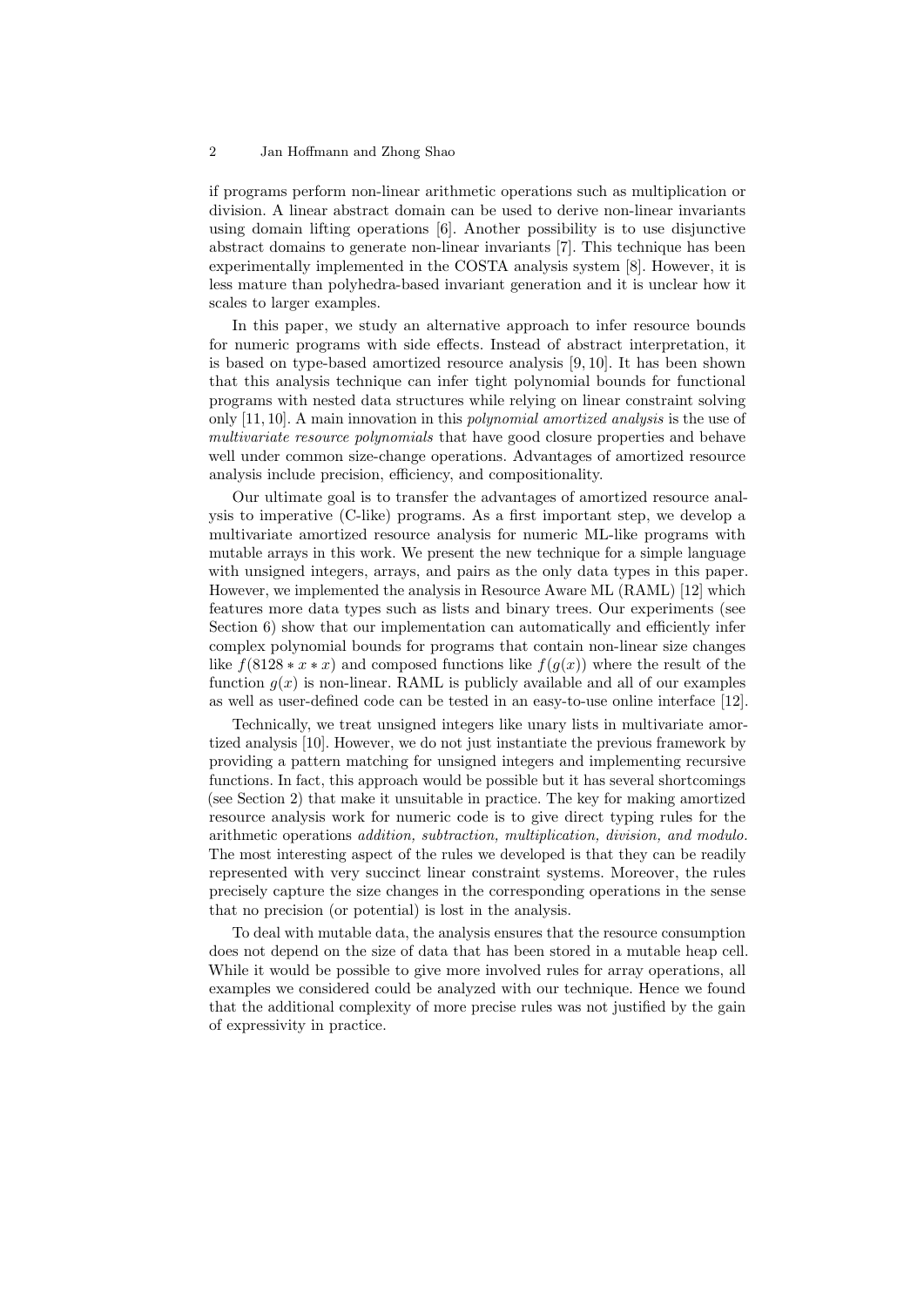To prove the soundness of the analysis, we model the resource consumption of programs with a big-step operational semantics for terminating and nonterminating programs. This enables us to show that bounds derived within the type system hold for terminating and non-terminating programs. Refer to the literature for more detailed explanations of type-based amortized resource analysis [9, 11, 10], the soundness proof [13], and Resource Aware ML [12, 14].

The full version of this article is available online [15] and includes all technical details and additional explanations.

# 2 Informal Account

In this section we briefly introduce type-based amortized resource analysis. We then motivate and describe the novel developments for programs with integers and arrays.

Amortized Resource Analysis. The idea of type-based amortized resource analysis [9, 10] is to annotate each program point with a potential function which maps sizes of reachable data structures to non-negative numbers. The potential functions have to ensure that, for every input and every possible evaluation, the potential at a program point is sufficient to pay for the resource cost of the following transition and the potential at the next point. It then follows that the initial potential function describes an upper bound on the resource consumption of the program.

It is natural to build a practical amortized resource analysis on top of a type system because types are compositional and provide useful information about the structure of the data. In a series of papers [11, 10, 13, 14], it has been shown that multivariate resource polynomials are a good choice for the set of possible potential functions. Multivariate resource polynomials are a generalization of non-negative linear combinations of binomial coefficients that includes tight bounds for many typical programs [13]. At the same time, multivariate resource polynomials can be incorporated into type systems so that type inference can be efficiently reduced to LP solving [13].

The basic idea of amortized resource analysis is best explained by example. Assume we represent natural numbers as unary lists and implement addition and multiplication as follows.

```
add (n,m) = match n with | nil \rightarrow m
    | _::xs \rightarrow () :: (add (xs,m));
mult (n,m) = match n with | nil \rightarrow nil
    |\cdot|::xs \rightarrow add(m,mult(xs,m));
```
Assume furthermore that we are interested in the number of pattern matches that are performed by these functions. The evaluation of the expression  $add(n, m)$ performs  $|n| + 1$  pattern matches and evaluating mult $(n, m)$  needs  $|n||m| +$  $2|n| + 1$  pattern matches. To represent these bounds in an amortized resource analysis, we annotate the argument and result types of the functions with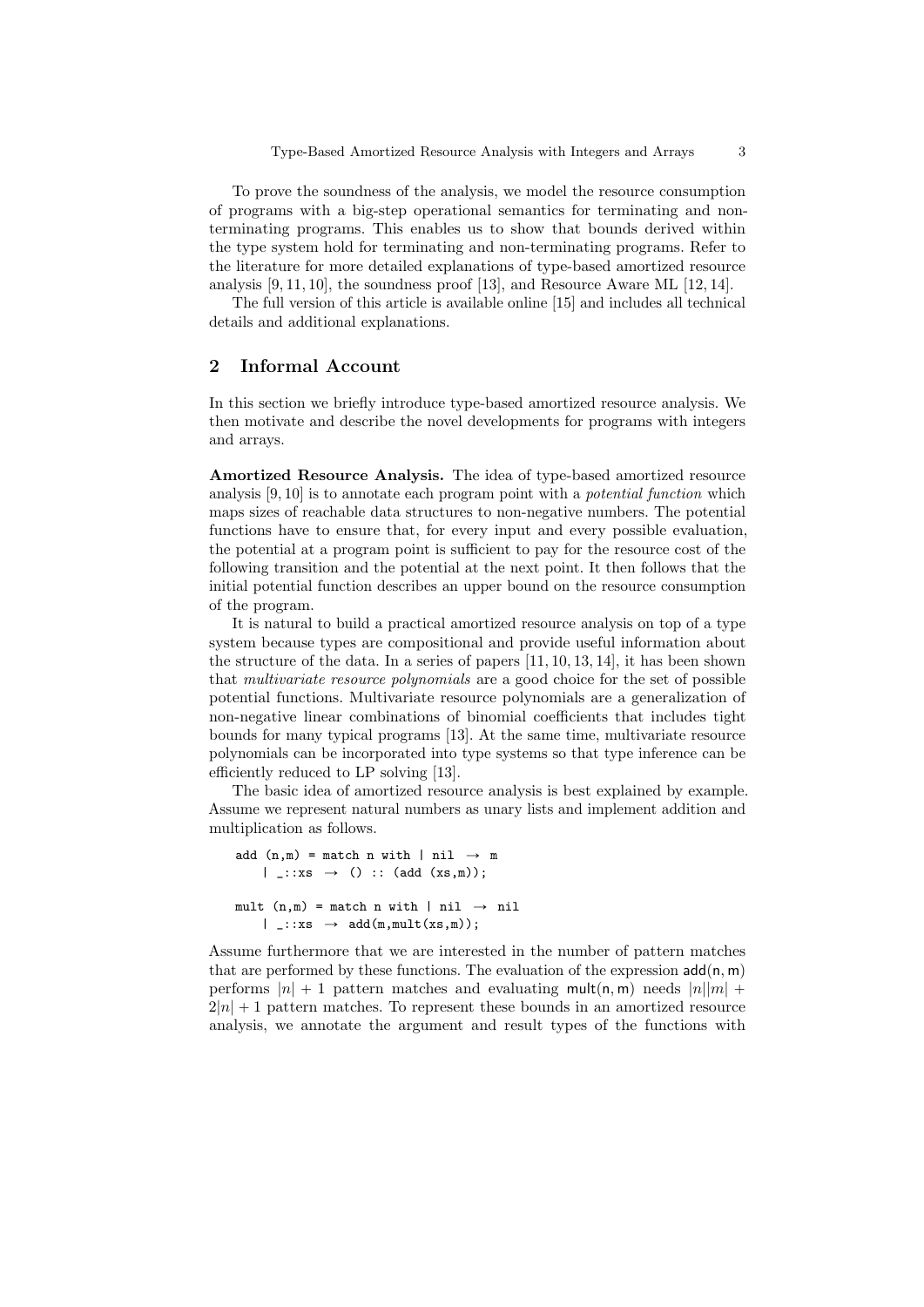indexed families of non-negative rational coefficients of our resource polynomials. The index set depends on the type and on the maximal degree of the bounds, which has to be fixed to make the analysis feasible. For our example mult we need degree 2. The index set for the argument type  $A = L(\text{unit}) * L(\text{unit})$  is then  $\mathcal{I}(A) = \{(0, 0), (1, 0), (2, 0), (1, 1), (0, 1), (0, 2)\}\.$  A family  $Q = (q_i)_{i \in \mathcal{I}(A)}$ denotes the resource polynomial that maps two lists n and m to the number notes the resource polynomial that maps two lists *n* and *m* to the number  $(i,j) \in \mathcal{I}(A)$   $q(i,j) { |n| \choose i} { |m| \choose j}$ . Similarly, an indexed family  $P = (p_i)_{i \in \{0,1,2\}}$  describes the resource polynomial  $\ell \mapsto p_0 + p_1|\ell| + p_2{\binom{|\ell|}{2}}$  for a list  $\ell : L(\text{unit})$ .

A valid typing for the multiplication would be for instance mult  $: (L(\text{unit}) *$  $L(\text{unit}), Q) \rightarrow (L(\text{unit}), P)$ , where  $q_{(0,0)} = 1, q_{(1,0)} = 2, q_{(1,1)} = 1$ , and  $q_i = p_j =$ 0 for all other i and all j. Another valid instantiation of  $P$  and  $Q$ , which would be needed in a larger program such as  $add(mult(n, m), k)$ , is  $q_{(0,0)} = q_{(1,0)} = q_{(1,1)} =$ 2,  $p_0 = p_1 = 1$  and  $q_i = p_j = 0$  for all other i and all j.

The challenge in designing an amortized resource analysis is to develop a type rule for each syntactic construct of a program that describes how the potential before the evaluation relates to the potential after the evaluation. It has been shown [11, 13] that the structure of multivariate resource polynomials facilitates the development of relatively simple type rules. These rules enable the generation of linear constraint systems such that a solution of a constraint system corresponds to a valid instantiation of the rational coefficients  $q_i$  and  $p_j$ .

Numerical Programs and Side Effects. Previous work on polynomial amortized analysis [11, 13] (that is implemented in RAML) focused on inductive data structures such as trees and lists. In this paper, we are extending the technique to programs with unsigned integers, arrays, and the usual atomic operations such as  $*, +, -$ , mod, div, set, and get. Of course, it would be possible to use existing techniques and a code transformation that converts a program with these operations into one that uses recursive implementations such as the previously defined functions add and mult. However, this approach has multiple shortcomings.

- Efficiency In programs with many arithmetic operations, the use of recursive implementations causes the analysis to generate large constraint systems that are challenging to solve. Figure 1 shows the number of constraints that are generated by the analysis for a program with a single multiplication  $a * b$  as a function of the maximal degree of the bounds. With our novel handcrafted rule for multiplication the analysis creates for example 82 constraints when searching for bounds of maximal degree 10. With the recursive implementation, 408653 constraints are generated. IBM's Cplex can still solve this constraint system in a few seconds but a precise analysis of a larger RAML program currently requires to copy the 408653 constraints for every multiplication in the program. This makes the analysis infeasible.
- Effectivity A straightforward recursive implementation of the arithmetic operations on unary lists in RAML would not allow us to analyze the same range of functions we can analyze with handcrafted typing rules for the operations. For example, the fast Euclidean algorithm cannot be analyzed with the usual, recursive definition of mod but can be analyzed with our new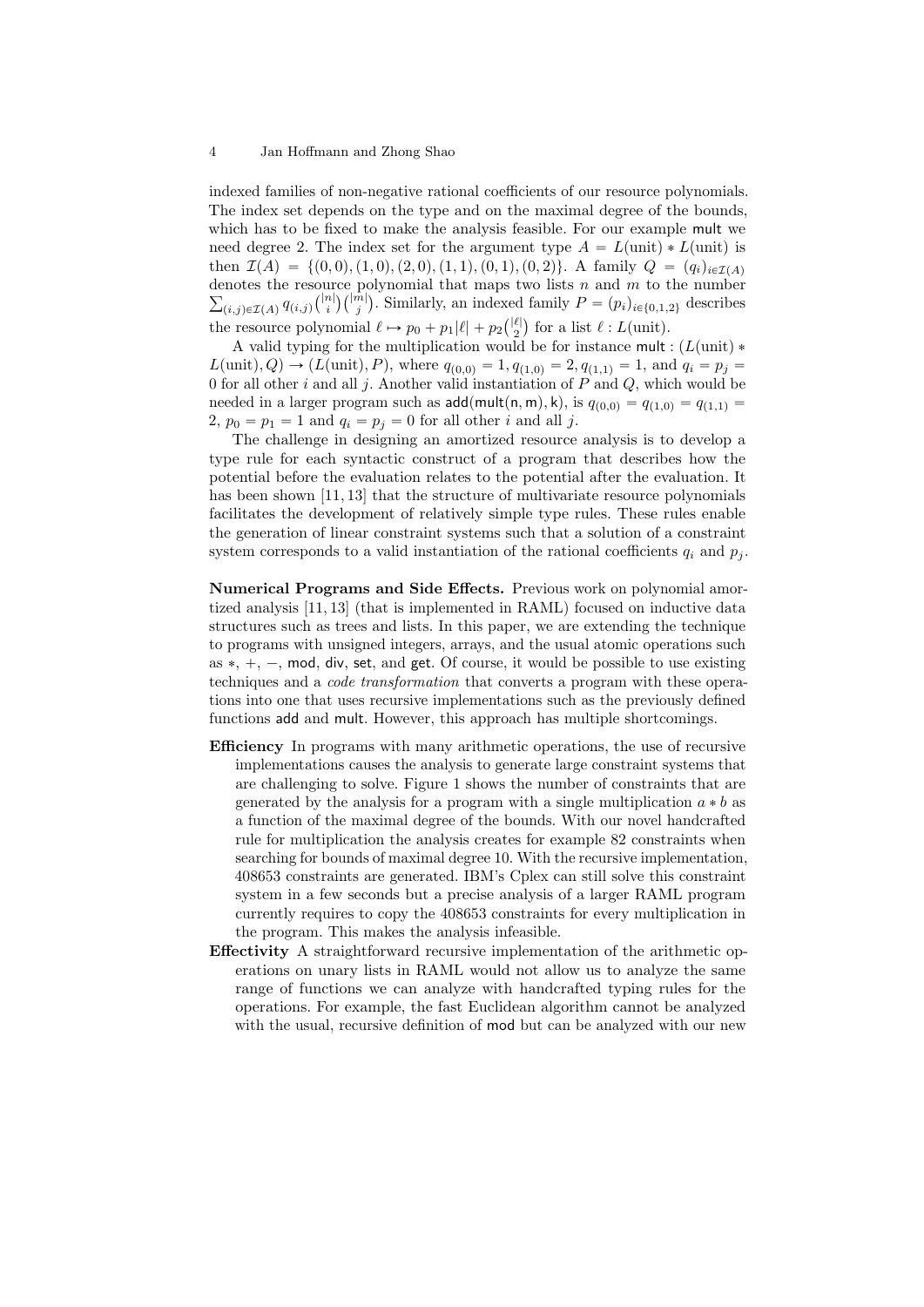

Fig. 1. Number of constraint generated by RAML for the program  $a * b$  as a function of the maximal degree. The solid bars show the number of constraints generated using the novel type rule for multiplication. The striped bars show the number of constrained generated using an recursive implementation. The scale on the x-axis is logarithmic.

rule. Similarly, we cannot define a recursive function so that the analysis is as effective as with our novel rule for minus. For example, the pattern if  $n > C$  then ... recCall( $n - C$ ) else ... for a constant  $C > 0$  can be analyzed with our new rule but not with a recursive definition for minus.

Conception A code transformation prior to the analysis complicates the soundness proof since we would have to show that the resource usage of the modified code is equivalent to the resource usage of the original code. More importantly, handling new language features merely by code transformations into well-understood constructs is conceptually less attractive since it often does not advance our understanding of the new features.

To derive a typing rule for an arithmetic operation in amortized resource analysis, we have to describe how the potential of the arguments of the operation relates to the potential of the result. For  $x, y \in \mathbb{N}$  and a multiplica-<br>tion  $x, y, y$  we start with a potential of the form  $\sum_{x, y, y} g(x, y, y)$  (where eration relates to the potential of the result. For  $x, y \in \mathbb{N}$  and a multiplication  $x * y$  we start with a potential of the form  $\sum_{(i,j)\in I} q_{(i,j)} {x \choose i} {y \choose j}$  (where  $I = \{(0, 0), (1, 0), (2, 0), (1, 1), (0, 1), (0, 2)\}\$ in the case of degree 2). We then have to ensure that this potential is always equal to the constant resource consumption to ensure that this potential is always equal to the constant resource consumption  $M^{\text{mult}}$  of the multiplication and the potential  $\sum_{i \in \{0,1,2\}} p_i \binom{x \cdot y}{i}$  of the result  $x \cdot y$ . This is the case if  $q_{(0,0)} = M^{\text{mult}} + p_0$ ,  $q_{(1,1)} = p_1$ ,  $q_{(1,2)} = q_{(2,1)} = p_2$ ,  $q_{(2,2)} = 2p_2$ , and  $q_{(i,j)} = 0$  otherwise. We will show that such relations can be expressed for resource polynomials of arbitrary degree in a type rule for amortized resource analysis that corresponds to a succinct linear constraint system.

The challenge with arrays is to account for side effects of computations that influence the resource consumption of later computations in the presence of aliasing. We can analyze such programs but ensure that the potential of data that is stored in arrays is always 0. In this way, we prove that the influence of aliasing on the resource usage is accounted for without using the size of mutable data. As for all language features, we could achieve the same with some abstraction of the program that does not use arrays. However, this is not necessarily a simpler approach.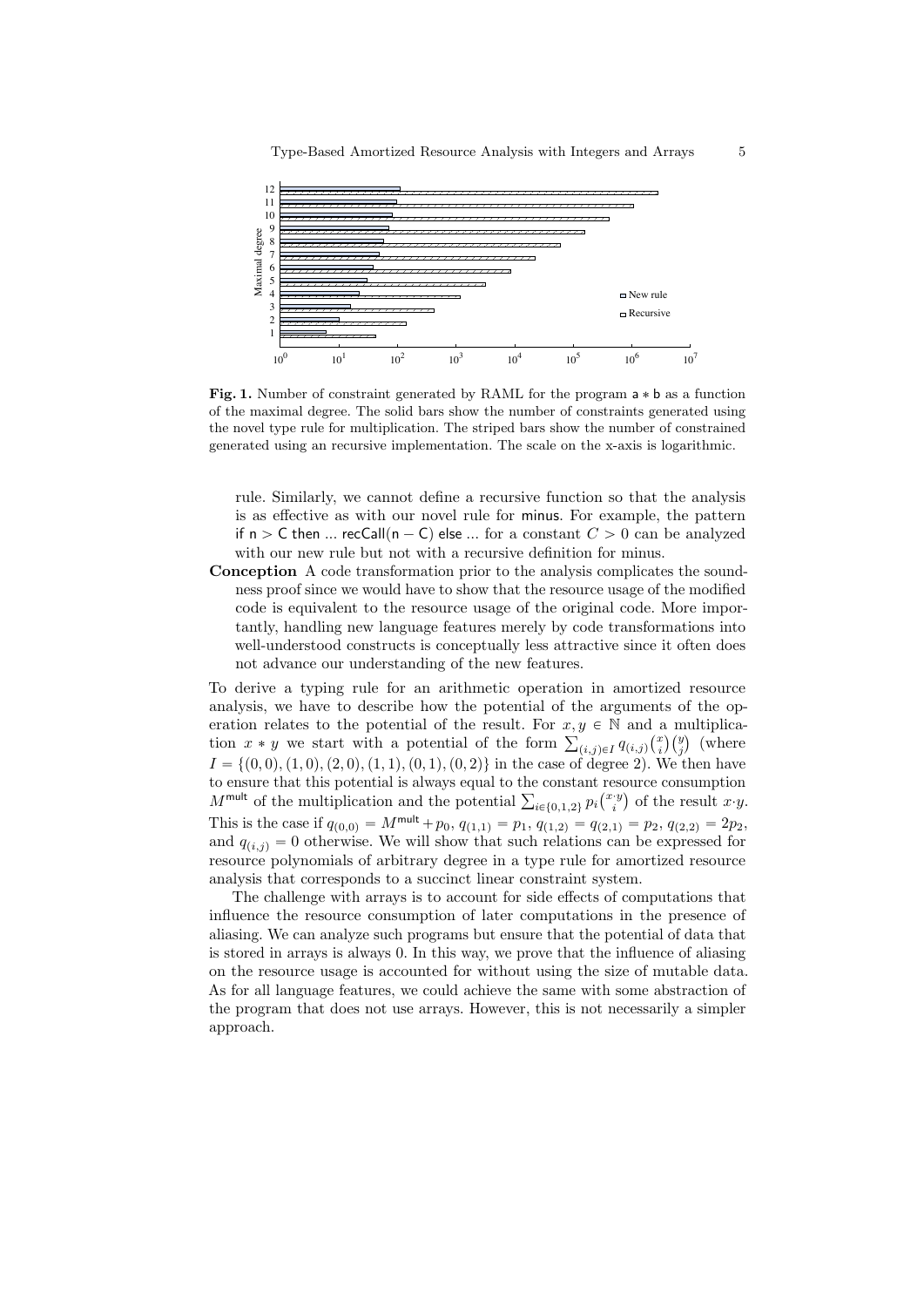## 3 A Simple Language with Side Effects

We present our analysis for a minimal first-order functional language that only contains the features we are interested in, namely operations for integers and arrays. However, we implemented the analysis in Resource Aware ML (RAML) [14, 12] which also includes (signed) integers, lists, binary trees, Booleans, conditionals and pattern matching on lists and trees.

**Syntax.** The subset of RAML we use in this article includes variables x, unsigned integers n, function calls, pairs, pattern matching for unsigned integers and pairs, let bindings, an undefined expression, a sharing expression, and the built in operations for arrays and unsigned integers.

$$
e ::= x \mid f(x) \mid (x_1, x_2) \mid \text{match } x \text{ with } (x_1, x_2) \Rightarrow e \mid \text{undefined} \mid \text{let } x = e_1 \text{ in } e_2
$$
\n
$$
\mid \text{share } x \text{ as } (x_1, x_2) \text{ in } e \mid \text{match } x \text{ with } \langle 0 \Rightarrow e_1 \mid S(y) \Rightarrow e_2 \rangle
$$
\n
$$
\mid n \mid x_1 + x_2 \mid x_1 * x_2 \mid \text{minus}(x_1, x_2) \mid \text{minus}(x_1, n) \mid \text{divmod}(x_1, x_2)
$$
\n
$$
\mid \text{A.make}(x_1, x_2) \mid \text{A.set}(x_1, x_2, x_3) \mid \text{A.get}(x_1, x_2) \mid \text{A.length}(x)
$$

We present the language in, what we call, share-let normal form which simplifies the type system without hampering expressivity. In the implementation, we transform input programs to share-let normal form before the analysis. Like in Haskell, the undefined expression simply aborts the program without consuming any resources. The meaning of the sharing expression share x as  $(x_1, x_2)$  in e is that the value of the free variable x is bound to the variables  $x_1$  and  $x_2$  for use in the expression  $e$ . We use it to inform the (affine) type system of multiple uses of a variable.

While all array operations as well as multiplication and addition are standard, subtraction, division, and modulo differ from the standard operations. To give stronger typing rules in our analysis system, we combine division and modulo in one operation divmod. Moreover, minus and divmod return their second argument, that is, minus $(n, m) = (m, n - m)$  and divmod $(n, m) = (m, n \div m, n \mod m)$ . We also distinguish two syntactic forms of minus; one in which we subtract a variable and another one in which we subtract a constant. More explanations are given in Section 5. If  $m > n$  then the evaluation of minus $(n, m)$  fails without consuming resources. That means that it is the responsibility of the user or other static analysis tools to show the absence of overflows.

**Types and Programs.** We define data types  $A, B$  and function types  $F$ .

$$
A, B ::= nat | A array | A * B
$$
  

$$
F ::= A \rightarrow B
$$

Let  $A$  be the set of data types and let  $\mathcal F$  be the set of function types. A signature  $\Sigma$ : FID  $\rightarrow$  F is a partial finite mapping from function identifiers to function types. A context is a partial finite mapping  $\Gamma : Var \to \mathcal{A}$  from variable identifiers to data types. A simple type judgment  $\Sigma; \Gamma \vdash e : A$  states that the expression e has type A in the context  $\Gamma$  under the signature  $\Sigma$ . The definition of typing rules for this judgment is standard and we omit the rules. A (well-typed) program consists of a signature  $\Sigma$  and a family  $(e_f, y_f)_{f \in \text{dom}(\Sigma)}$  of expressions  $e_f$  with a distinguished variable identifier  $y_f$  such that  $\Sigma$ ;  $y_f$ : $A \vdash e_f$ : $B$  if  $\Sigma(f) = A \rightarrow B$ .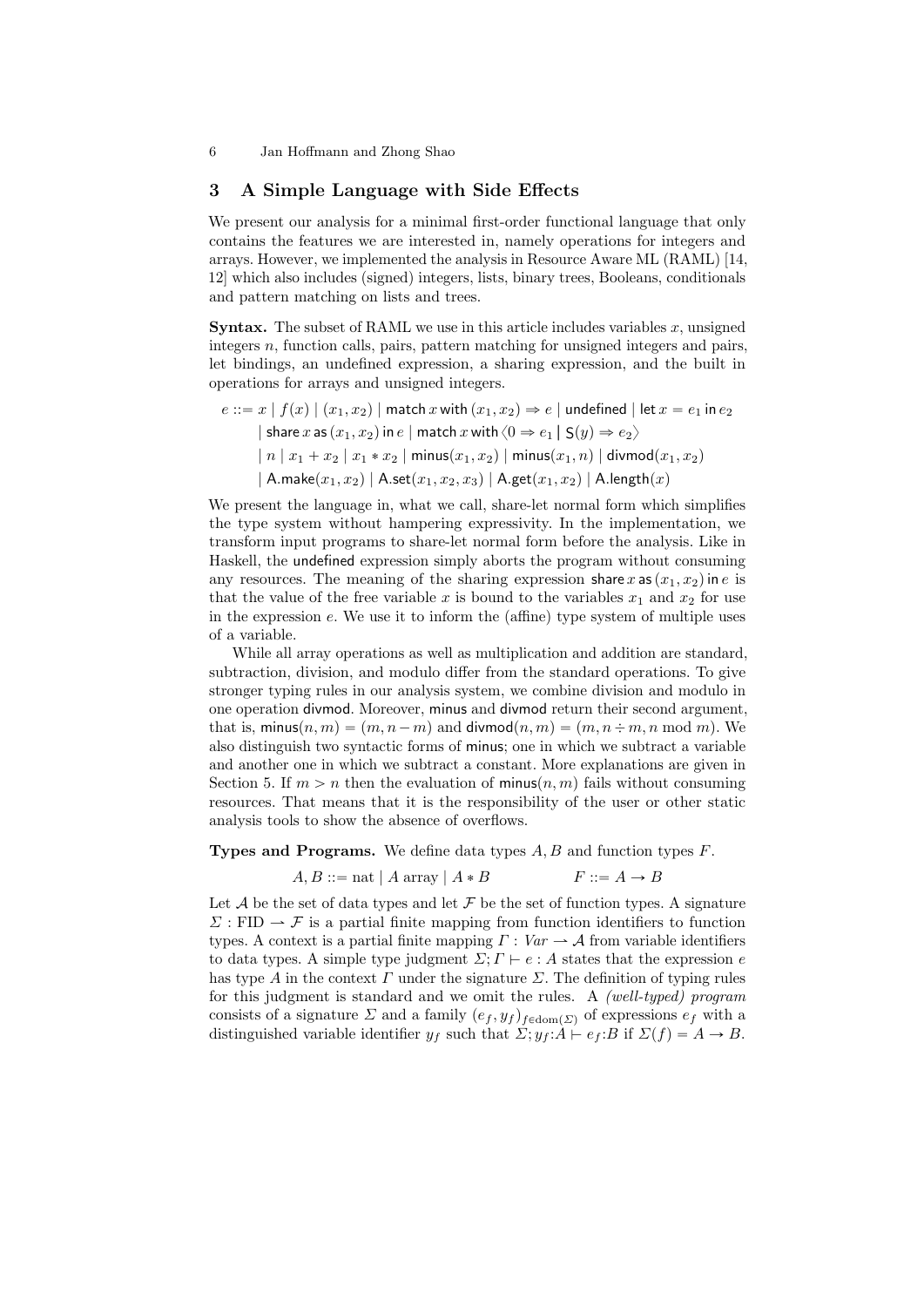Type-Based Amortized Resource Analysis with Integers and Arrays 7

$$
\frac{n = H(V(x_1)) \cdot H(V(x_2)) \quad H' = H, \ell \to n}{V, H \mid \frac{M}{\ell} x_1 * x_2 \Downarrow (\ell, H') \mid M^{\text{mult}}} \quad \text{(E:MULT)}
$$
\n
$$
\frac{n = H(V(x_1)) - H(V(x_2)) \quad H' = H, \ell \to (V(x_2), \ell'), \ell' \to n}{V, H \mid \frac{M}{\ell} \min(s_{(1)}, x_2) \Downarrow (\ell, H') \mid M^{\text{sub}}} \quad \text{(E:SUB)}
$$
\n
$$
\frac{[y_f \to V(x)], H \mid \frac{M}{\ell} e_f \Downarrow \rho \mid (q, q')}{V, H \mid \frac{M}{\ell} A \text{.get}(x_1, x_2) \Downarrow (h, H') \mid M^{\text{sub}}} \quad \text{(E:Alg)}
$$
\n
$$
\frac{H(V(x_1)) = (\sigma, n) \quad H(V(x_2)) \ge n}{V, H \mid \frac{M}{\ell} A \text{.get}(x_1, x_2) \Downarrow \circ \mid M^{\text{Atail}}} \quad \text{(E:AGFAL)}
$$
\n
$$
\frac{H(V(x_1)) = (\sigma, n) \quad H(V(x_2)) = i \quad 0 \le i < n}{V, H \mid \frac{M}{\ell} A \text{.get}(x_1, x_2) \Downarrow (\sigma(i), H) \mid M^{\text{Aget}}} \quad \text{(E:AGET)}
$$

Fig. 2. Selected rules of the operational big-step semantics.

Cost Semantics. Figure 2 contains representative rules of the operational cost semantics. The full version of this article [15] contains all rules of the semantics for our subset of RAML. The semantics is standard except that it defines the cost of an evaluation. This cost depends on a resource metric  $M: K \to \mathbb{Q}$  that assigns a cost to each evaluation step of the big-step semantics. Here,  $K$  is a finite set of constant symbols. We write  $M^k$  for  $M(k)$ .

The semantics is formulated with respect to a stack and a heap. Let Loc be an infinite set of locations modeling memory addresses on a heap. The set of RAML *values Val* is given as follows.

$$
Val \ni v ::= n \mid (\ell_1, \ell_2) \mid (\sigma, n)
$$

A value  $v \in Val$  is either a natural number n, a pair of locations  $(\ell_1, \ell_2)$ , or an array  $(\sigma, n)$ . An array  $(\sigma, n)$  consists of a size n and a mapping  $\sigma : \{0, \ldots, n-1\} \to Loc$ from the set  $\{0, \ldots, n-1\}$  of natural numbers to locations. A heap is a finite partial mapping  $H: Loc \rightharpoonup Val$  that maps locations to values. A stack is a finite partial mapping  $V : Var \rightharpoonup Loc$  from variable identifiers to locations.

The big-step operational evaluation rules are defined in the full version of this article. They define an evaluation judgment of the form  $V, H \downharpoonright^{\mathcal{M}} e \Downarrow (\ell, H')$  $(q, q')$ . It expresses the following. Under resource metric M, if the stack V and the initial heap H are given then the expression  $e$  evaluates to the location  $\ell$ and the new heap  $H'$ . To evaluate  $e$  one needs at least  $q \in \mathbb{Q}^+_0$  resource units and after the evaluation there are  $q' \in \mathbb{Q}_0^+$  resource units available. The actual resource consumption is then  $\delta = q - q'$ . The quantity  $\delta$  is negative if resources become available during the execution of e.

In fact, the evaluation judgment is slightly more complicated because there are two other behaviors that we have to express in the semantics: failure (i.e., array access outside its bounds) and divergence. To this end, our semantics judgment does not only evaluate expressions to values but also expresses incomplete computations by using  $\circ$  (pronounced busy). The evaluation judgment has the general form

$$
V, H \upharpoonright^{\mathcal{M}} e \Downarrow \rho \mid (q, q') \qquad \text{where} \qquad \rho ::= (\ell, H) \mid \circ .
$$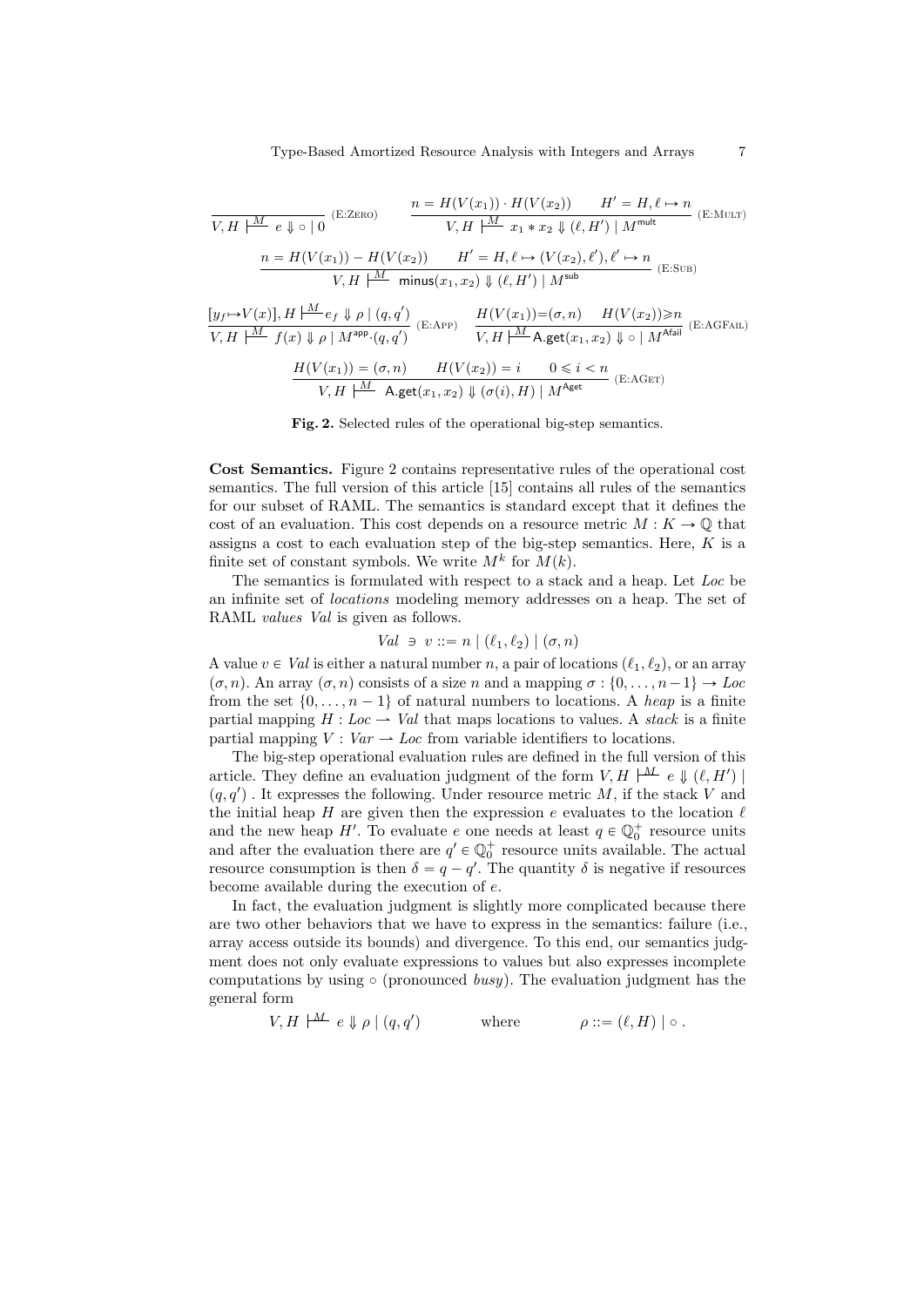Well-Formed Environments. For each simple type  $A$  we inductively define a set  $\llbracket A \rrbracket$  of values of type A.

$$
\begin{aligned}\n[\text{nat}] &= \mathbb{N} \\
[A \text{ array}] &= \{(\alpha, n) \mid n \in \mathbb{N} \text{ and } \alpha : \{0, \dots, n-1\} \to [A]\} \\
[A * B] &= [A] \times [B]\n\end{aligned}
$$

If H is a heap,  $\ell$  is a location, A is a type, and  $a \in \llbracket A \rrbracket$  then we write  $H \models \ell \mapsto a : A$ to mean that  $\ell$  defines the semantic value  $a \in \llbracket A \rrbracket$  when pointers are followed in H in the obvious way. The judgment is formally defined in the full version.

We write  $H \models \ell : A$  to indicate that there exists a necessarily unique, semantic value  $a \in [A]$  so that  $H \models \ell \mapsto a : A$ . A stack V and a heap H are well-formed with respect to a context  $\Gamma$  if  $H \models V(x) : \Gamma(x)$  holds for every  $x \in \text{dom}(\Gamma)$ . We then write  $H \models V : \Gamma$ .

## 4 Resource Polynomials and Annotated Types

Compared with multivariate amortized resource analysis for nested inductive data types [13], the resource polynomials that are needed for the data types in this article are relatively simple. They are multivariate, non-negative linear combinations of binomial coefficients.

**Resource Polynomials.** For each data type  $A$  we first define a set  $P(A)$  of functions  $p : \llbracket A \rrbracket \to \mathbb{N}$  that map values of type A to natural numbers. The resource polynomials for type A are then given as non-negative rational linear combinations of these *base polynomials*. We define  $P(A)$  as follows.

$$
P(\text{nat}) = \{\lambda n \cdot \binom{n}{k} \mid k \in \mathbb{N}\}
$$

$$
P(A \text{ array}) = \{\lambda(\alpha, n) \cdot \binom{n}{k} \mid k \in \mathbb{N}\}
$$

$$
P(A_1 * A_2) = \{\lambda(a_1, a_2) \cdot p_1(a_1) \cdot p_2(a_2) \mid p_1 \in P(A_1) \land p_2 \in P(A_2)\}
$$

A resource polynomial  $p : [\![A]\!] \to \mathbb{Q}_0^+$  for a data type A is a non-negative linear<br>combination of base polynomials i.e.  $n = \sum_{n=0}^{\infty} a_n$ , for  $a_n \in \mathbb{Q}^+$  and combination of base polynomials, i.e.,  $p = \sum_{i=1,\dots,m} q_i \cdot p_i$  for  $q_i \in \mathbb{Q}_0^+$  and  $p_i \in P(A)$ . We write  $R(A)$  for the set of resource polynomials of data type A.<br>Eventually  $h(n, m) = 7 + 2.5 n + 5{n \choose 1} {m \choose m}$  is a resource polynomial

For example,  $h(n,m) = 7 + 2.5 \cdot n + 5 {n \choose 3} {m \choose 2} + 8 {m \choose 4}$  is a resource polynomial for the data type nat  $*$  nat.

Names for Base Polynomials. To assign a unique name to each base polynomial, we define the *index set*  $\mathcal{I}(A)$  to denote resource polynomials for a given data type A.

$$
\mathcal{I}(\text{nat}) = \mathcal{I}(A \text{ array}) = \mathbb{N}
$$
  

$$
\mathcal{I}(A_1 * A_2) = \{ (i_1, i_2) \mid i_1 \in \mathcal{I}(A_1) \text{ and } i_2 \in \mathcal{I}(A_2) \}
$$

For each  $i \in \mathcal{I}(A)$ , we define a base polynomial  $p_i \in P(A)$  as follows: If  $A = \text{nat}$ For each  $i \in \mathcal{I}(A)$ , we define a base polynomial  $p_i \in P(A)$  as follows: If  $A = \text{nat}$ <br>then  $p_k(n) = \binom{n}{k}$ . If  $A = A'$  array then  $p_k(\sigma, n) = \binom{n}{k}$ . If  $A = (A_1 * A_2)$  is a pair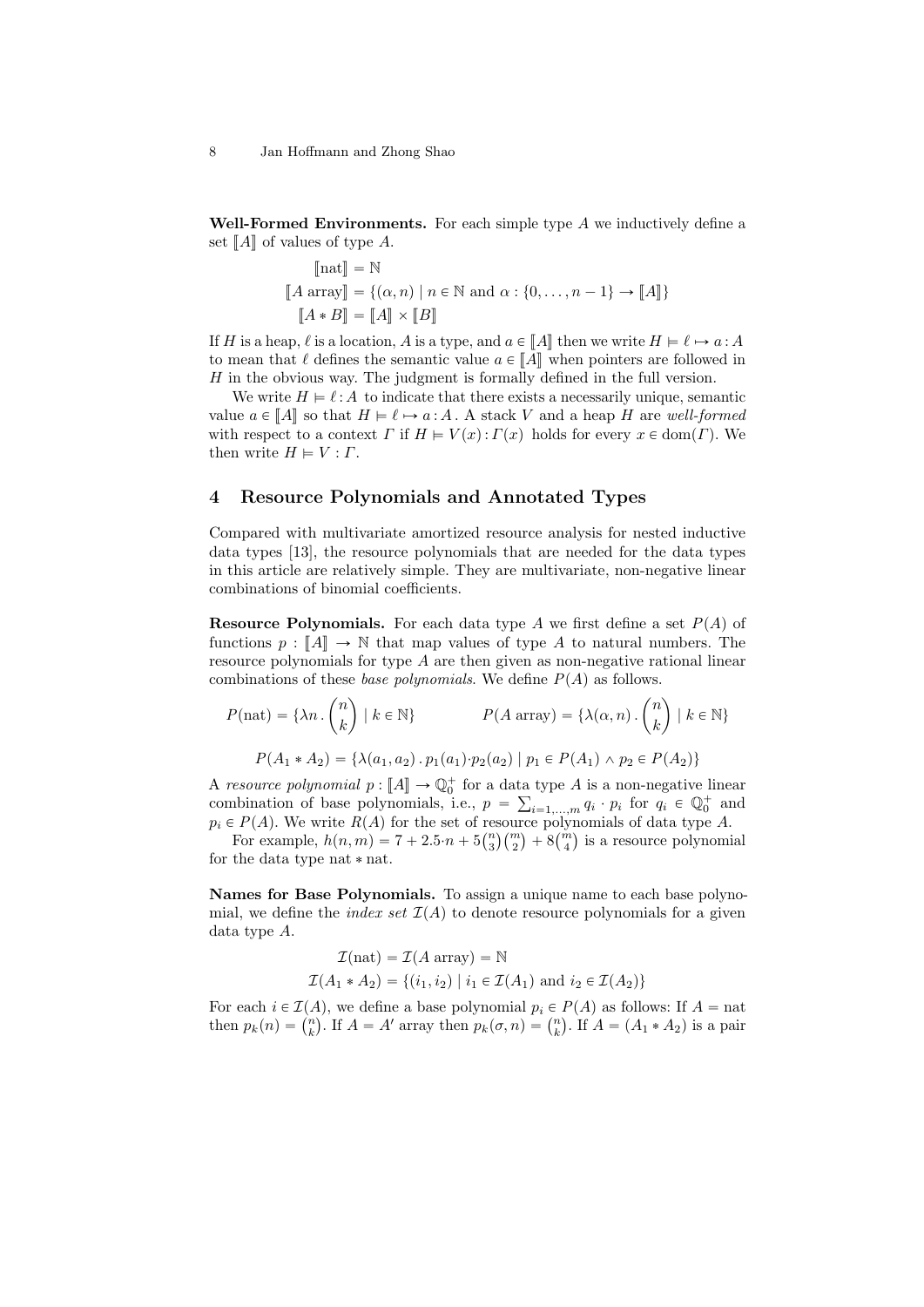type and  $v = (v_1, v_2)$  then  $p_{(i_1, i_2)}(v) = p_{i_1}(v_1) \cdot p_{i_2}(v_2)$ . We use the notation  $0_A$ (or just 0) for the index in  $\mathcal{I}(A)$  such that  $p_{0_A}(a) = 1$  for all a.

Our previous example  $h : [\text{nat} * \text{nat}] \rightarrow \mathbb{Q}_0^+$  can for instance be written as  $h(n, m) = 7p_{(0,0)}(n, m) + 2.5p_{(1,0)}(n, m) + 5p_{(3,2)}(n, m) + 8p_{(0,4)}(n, m).$ 

Annotated Types and Potential Functions. A type annotation for a data type A is defined to be a family  $Q_A = (q_i)_{i \in \mathcal{I}(A)}$  with  $q_i \in \mathbb{Q}_0^+$ . An annotated data type is a pair  $(A, Q_A)$  of a data type A and a type annotation  $Q_A$ .

Let H be a heap and let  $\ell$  be a location with  $H \models \ell \mapsto a : A$  for a data type A. Then the type annotation  $Q_A$  defines the potential<br>  $\Phi_H(\ell:(A, Q_A)) = \sum_i q_i \cdot p_i(q_i)$ 

$$
\Phi_H(\ell:(A,Q_A)) = \sum_{i \in \mathcal{I}(A)} q_i \cdot p_i(a)
$$

If  $a \in [\![A]\!]$  then we also write  $\Phi(a : (A, Q_A))$  for  $\sum_i q_i \cdot p_i(a)$ .<br>For example, consider the resource polynomial  $b(a, a)$ 

For example, consider the resource polynomial  $h(n, m)$  again. We have  $\Phi((n, m) : (\text{nat} * \text{nat}, Q)) = h(n, m)$  if  $q_{(0,0)} = 7$ ,  $q_{(1,0)} = 2.5$ ,  $q_{(3,2)} = 5$ ,  $q_{(0,4)} = 8$ , and  $q_{(i,j)} = 0$  for all other  $(i, j) \in \mathcal{I}$  (nat  $*$  nat).

The Potential of a Context. For use in the type system we need to extend the definition of resource polynomials to typing contexts. We treat a context like a tuple type. Let  $\Gamma = x_1:A_1,\ldots,x_n:A_n$  be a typing context and let  $k \in \mathbb{N}$ . The index set  $\mathcal{I}(\Gamma)$  is defined as  $\mathcal{I}(\Gamma) = \{ (i_1, \ldots, i_n) | i_j \in \mathcal{I}(A_j) \}$ . A type annotation Q for  $\Gamma$  is a family  $Q = (q_i)_{i \in \mathcal{I}(\Gamma)}$  with  $q_i \in \mathbb{Q}_0^+$ .

We denote a resource-annotated context with  $\Gamma$ ; Q. Let H be a heap and V be a stack with  $H \models V : \Gamma$  where  $H \models V(x_j) \mapsto a_{x_j} : \Gamma(x_j)$ . The potential of be a stack with  $H \models V : I'$  where  $H \models V(x_j) \mapsto a_{x_j} : I'(x_j)$ . The potential of  $\Gamma; Q$  with respect to  $H$  and  $V$  is  $\Phi_{V,H}(\Gamma; Q) = \sum_{(i_1,...,i_n) \in \mathcal{I}(\Gamma)} q_{\vec{i}} \prod_{j=1}^n p_{i_j}(a_{x_j})$ . In particular, if  $\Gamma = \emptyset$  then  $\mathcal{I}(\Gamma) = \{()\}$  and  $\Phi_{V,H}(\Gamma; q_0) = q_0$ . We sometimes also write  $q_0$  for  $q_0$ .

**Operations on Annotations.** For each arithmetic operation such as  $n - 1$ ,  $n * m$ , and  $n + m$ , we define a corresponding operation on annotations that describes how to transfer potential from the arguments to the result.

For addition and subtraction (compare rules  $T:ADD$  and  $T:SUB$  in Figure 3) we need to express the potential of a natural number  $n$  in terms of two numbers  $n_1$  and  $n_2$  such that  $n = n_1 + n_2$ . To this end, let  $Q = (q_i)_{i \in \mathbb{N}}$  be an annotation for data of type nat. We define the *convolution*  $\boxplus (Q)$  of the annotation Q to be the following annotation  $Q'$  for the type nat  $*$  nat.

$$
\boxplus (Q) = (q'_{(i,j)})_{(i,j)\in \mathcal{I}(\text{nat}*\text{nat})} \qquad \qquad \text{if} \qquad \qquad q'_{(i,j)} = q_{i+j}
$$

The convolution  $\boxplus$ ( $Q$ ) for type annotations corresponds to Vandermonde's convolution for binomial coefficients:

$$
\binom{n_1 + n_2}{k} = \sum_{i+j=k} \binom{n_1}{i} \binom{n_2}{j}
$$

Using Vandermonde's convolution we derive Lemma 1.

**Lemma 1.** Let Q be an annotation for type nat,  $H \models \ell \mapsto n_1+n_2$ : nat, and  $H' \models \ell' \mapsto (n_1, n_2)$ : nat \* nat. Then  $\Phi_H(\ell:(nat, Q)) = \Phi_{H'}(\ell': (nat * nat, \boxplus (Q))).$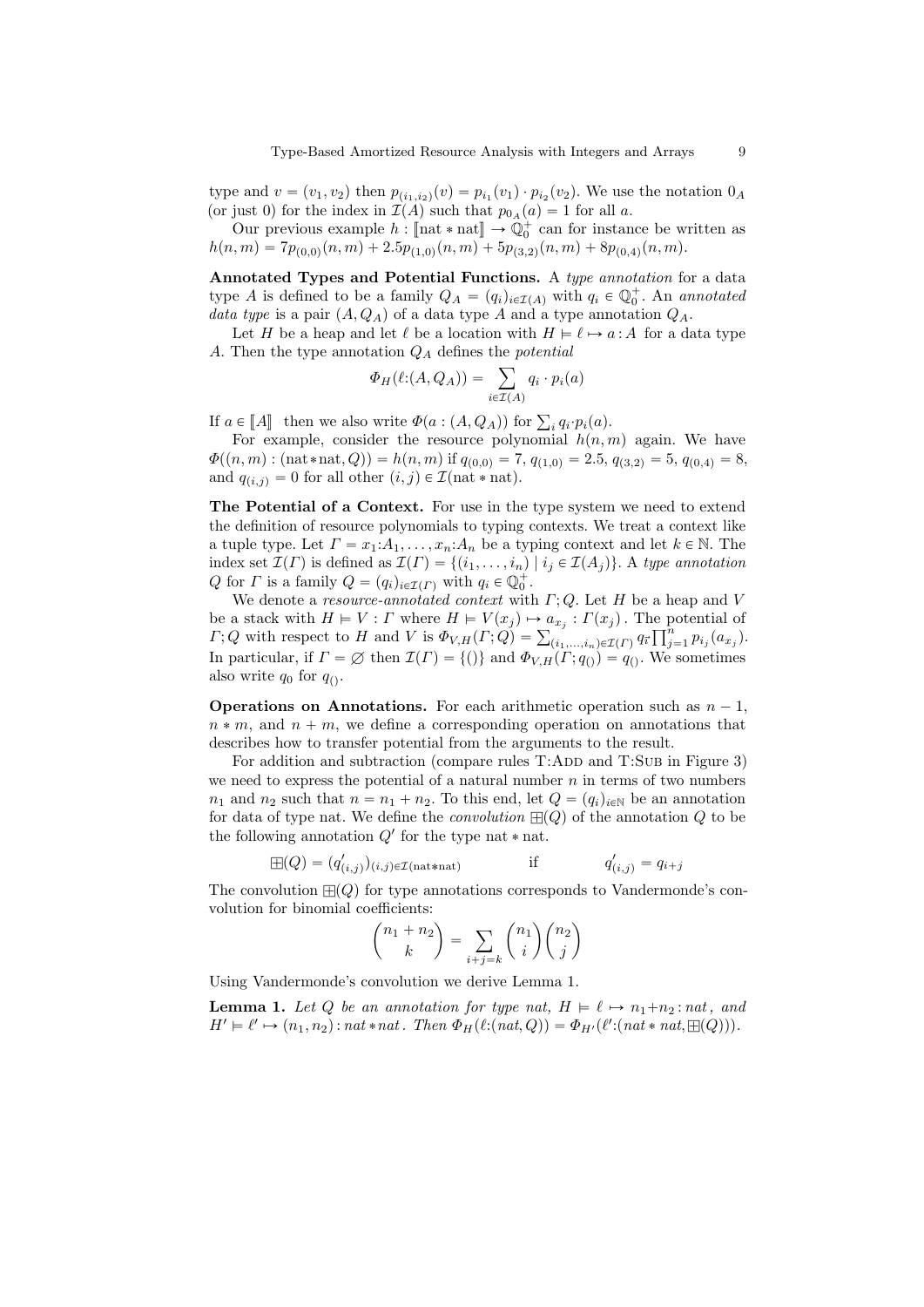In the type rule for subtraction of a constant  $K$  we can distribute the potential in two different ways. We can either use the convolution to distribute the potential between two numbers or we can perform  $K$  additive shifts. Of course, we can describe K shift operations directly: Let  $Q = (q_i)_{i \in \mathbb{N}}$  be an annotation for data of type nat. The K-times shift for natural numbers  $\triangleleft^{K}(Q)$  of the annotation Q is an annotation  $Q'$  for data of type nat that is defined as follows.

$$
\lhd^K(Q) = (q_i')_{i \in \mathcal{I}(\text{nat})} \qquad \qquad \text{if} \qquad \qquad q_i' = \sum_{j=i+\ell} q_j \binom{K}{\ell} \, .
$$

Recall that  $\binom{n}{m}$  $= 0$  if  $m > n$ . The K-times shift corresponds to the following identity (where  $q_{k+1} = 0$  again) that can be derived from Vandermonde's convolution.  $\sim$   $\sqrt{ }$ 

$$
\sum_{0 \le i \le k} q_i \binom{n+K}{i} = \sum_{0 \le i \le k} \left( \sum_{j=i+\ell} q_j \binom{K}{\ell} \right) \binom{n}{i}
$$

The K-times shift is a generalization of the additive shift (see [13]) which is equivalent to the 1-times shift. Using the previous identity we prove Lemma 2.

**Lemma 2.** Let Q be an annotation for type nat,  $H \models \ell \mapsto n+K$ : nat, and  $H' \models \ell' \mapsto n : nat.$  Then  $\Phi_H(\ell:(nat, Q)) = \Phi_{H'}(\ell': (nat, \triangleleft^K Q)).$ 

For multiplication and division, things are more interesting. Our goal is to define a convolution-like operation  $\Box(Q)$  that defines an annotation for the arguments  $p(x_1, x_2)$ : nat \* nat if given an annotation Q of a product  $x_1 * x_2$ : nat. For this purpose, we are interested in the coefficients  $A(i, j, k)$  in the following identity.<br>  $\binom{nm}{\sum_{i} j_i (n)} \binom{m}{m}$ 

$$
\binom{nm}{k} = \sum_{i,j} A(i,j,k) \binom{n}{i} \binom{m}{j}
$$

Fortunately, this problem has been carefully studied by Riordan and Stein [16].<sup>1</sup> Intuitively, the coefficient  $A(i, j, k)$  is number of ways of arranging k pebbles on an  $i \times j$  chessboard such that every row and every column has at least one pebble.

Riordan and Stein obtain the following closed formulas.  
\n
$$
A(i, j, k) = \sum_{r,s} (-1)^{i+j+r+s} {i \choose r} {j \choose s} {rs \choose k} = \sum_{n} \frac{i!j!}{k!} S(n, i) S(n, j) s(k, n)
$$

Here,  $S(\cdot, \cdot)$  and  $s(\cdot, \cdot)$  denote the Stirling numbers of first and second kind, respectively. Furthermore they report the recurrence relation  $A(i, j, k+1)(k+1) =$  $(A(i, j, k) + A(i - 1, j, k) + A(i, j - 1, k) + A(i - 1, j - 1, k))$ ij  $- k A(i, j, k)$ .

Equipped with a closed formula for  $A(i, j, k)$ , we now define the *multiplicative* convolution  $\Box(Q)$  of an annotation Q for type nat as ÿ

$$
\Box(Q) = (q'_{(i,j)})_{(i,j)\in\mathcal{I}(\text{nat}*\text{nat})}
$$
 if 
$$
q'_{(i,j)} = \sum_{k} A(i,j,k) q_k.
$$

Lemma 3 is then a direct consequence of the identity of Riordan and Stein.

<sup>1</sup> Thanks to Mike Spivey for pointing us to that article.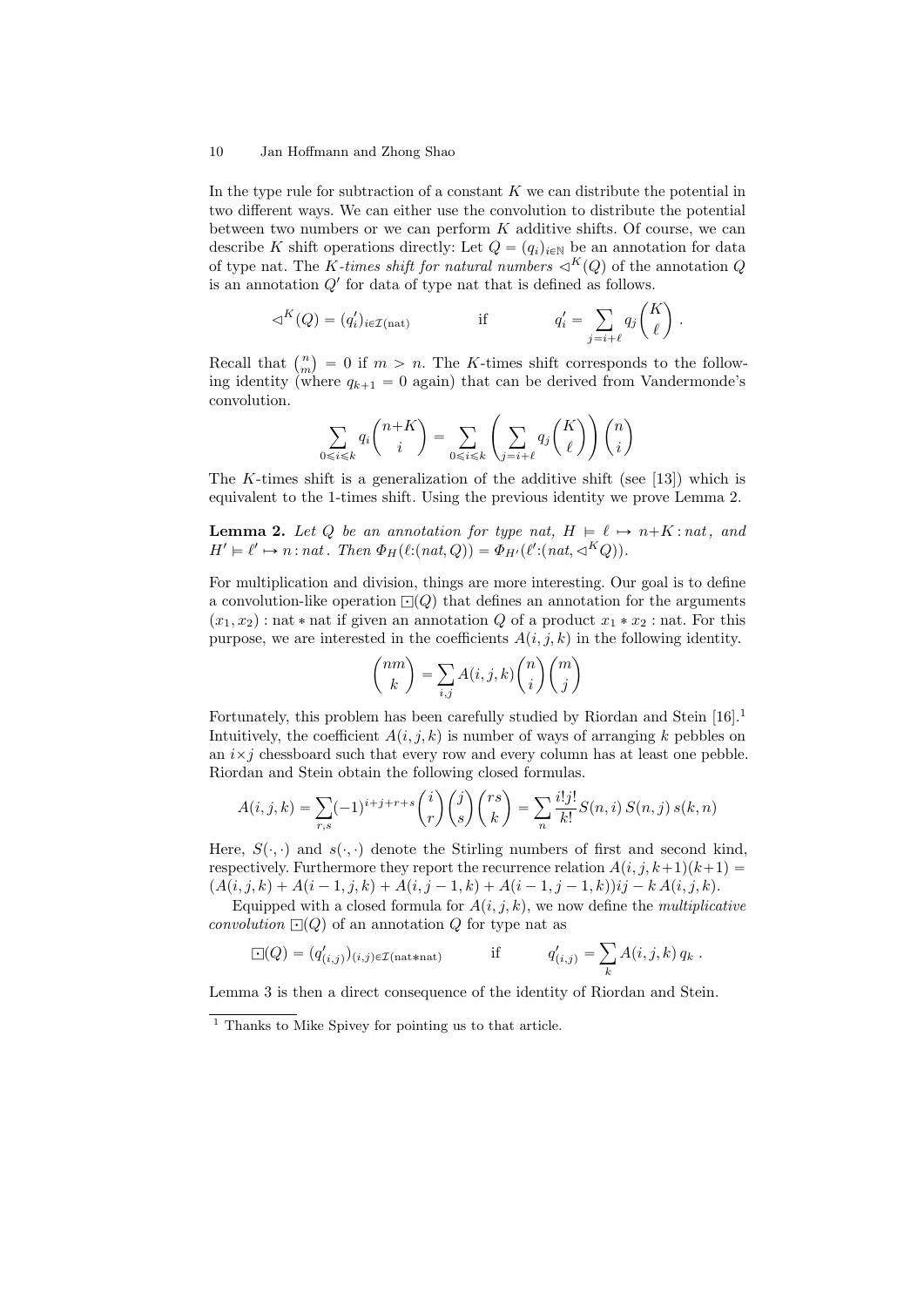**Lemma 3.** Let Q be an annotation for type nat,  $H \models \ell \mapsto n_1 \cdot n_2$ : nat, and  $H' \models \ell' \mapsto (n_1, n_2)$ : nat\*nat. Then  $\Phi_H(\ell:(nat, Q)) = \Phi_{H'}(\ell': (nat*nat, \Box(Q))).$ 

## 5 Resource-Aware Type System

We now describe the type-based amortized analysis for programs with unsigned integers and arrays. We only present the novel rules for arrays and arithmetic expressions. The complete set of rules can be found in the full version of the article [15].

Type Judgments. The type rules for RAML expressions in Figure 3 define a resource-annotated typing judgment of the form

$$
\Sigma; \Gamma; Q \not\mid^{\mathcal{M}} e: (A, Q')
$$

where e is a RAML expression,  $M$  is a metric,  $\Sigma$  is a resource-annotated signature (see below),  $\Gamma$ ; Q is a resource-annotated context and  $(A, Q')$  is a resourceannotated data type. The intended meaning of this judgment is that if there are more than  $\Phi(\Gamma; Q)$  resource units available then this is sufficient to cover the evaluation cost of e in metric M. In addition, there are at least  $\Phi(v:(A, Q'))$ resource units left if  $e$  evaluates to a value  $v$ .

Programs with Annotated Types. Resource-annotated function types have the form  $(A, Q) \rightarrow (B, Q')$  for annotated data types  $(A, Q)$  and  $(B, Q')$ . A resource-annotated signature  $\Sigma$  is a finite, partial mapping from function identifiers to sets of resource-annotated function types.

A RAML program with resource-annotated types for metric M consists of a resource-annotated signature  $\Sigma$  and a family of expressions with variable identifiers  $(e_f, y_f)_{f \in \text{dom}(\Sigma)}$  such that  $\Sigma; y_f : A; Q \mid^{\underline{M}} e_f : (B, Q')$  for every function type  $(A, Q) \rightarrow (B, Q') \in \Sigma(f)$ .

Notations. If  $Q, P$  and R are annotations with the same index set I then we extend operations on  $\mathbb Q$  pointwise to  $Q, P$  and R. For example, we write  $Q \leq P + R$  if  $q_i \leq p_i + r_i$  for every  $i \in I$ .

For  $K \in \mathbb{Q}$  we write  $Q = Q' + K$  to state that  $q_0 = q'_0 + K \geq 0$  and  $q_i = q'_i$ for  $i \neq 0 \in I$ . Let  $\Gamma = \Gamma_1, \Gamma_2$  be a context, let  $i = (i_1, \ldots, i_k) \in \mathcal{I}(\Gamma_1)$  and  $j =$  $(j_1, \ldots, j_l) \in \mathcal{I}(\Gamma_2)$ . We write  $(i, j)$  for the index  $(i_1, \ldots, i_k, j_1, \ldots, j_l) \in \mathcal{I}(\Gamma)$ .

Let Q be an annotation for a context  $\Gamma_1, \Gamma_2$ . For  $j \in \mathcal{I}(\Gamma_2)$  we define the projection  $\pi_j^{\Gamma_1}(Q)$  of Q to  $\Gamma_1$  to be the annotation  $Q'$  with  $q_i' = q_{(i,j)}$ . Sometimes we omit  $\Gamma_1$  and just write  $\pi_j(Q)$  if the meaning follows from the context.

Type Rules. Figure 3 contains the annotated type rules for arithmetic operations, array operations, the undefined expression, variables, and function application. The rules T:Var and T:App for variables and function application are similar to the corresponding rules in previous work [10].

In the rule T:UNDEF, we only require that the constant potential  $M^{\text{undef}}$  is available. In contrast to the other rules we do not relate the initial potential Q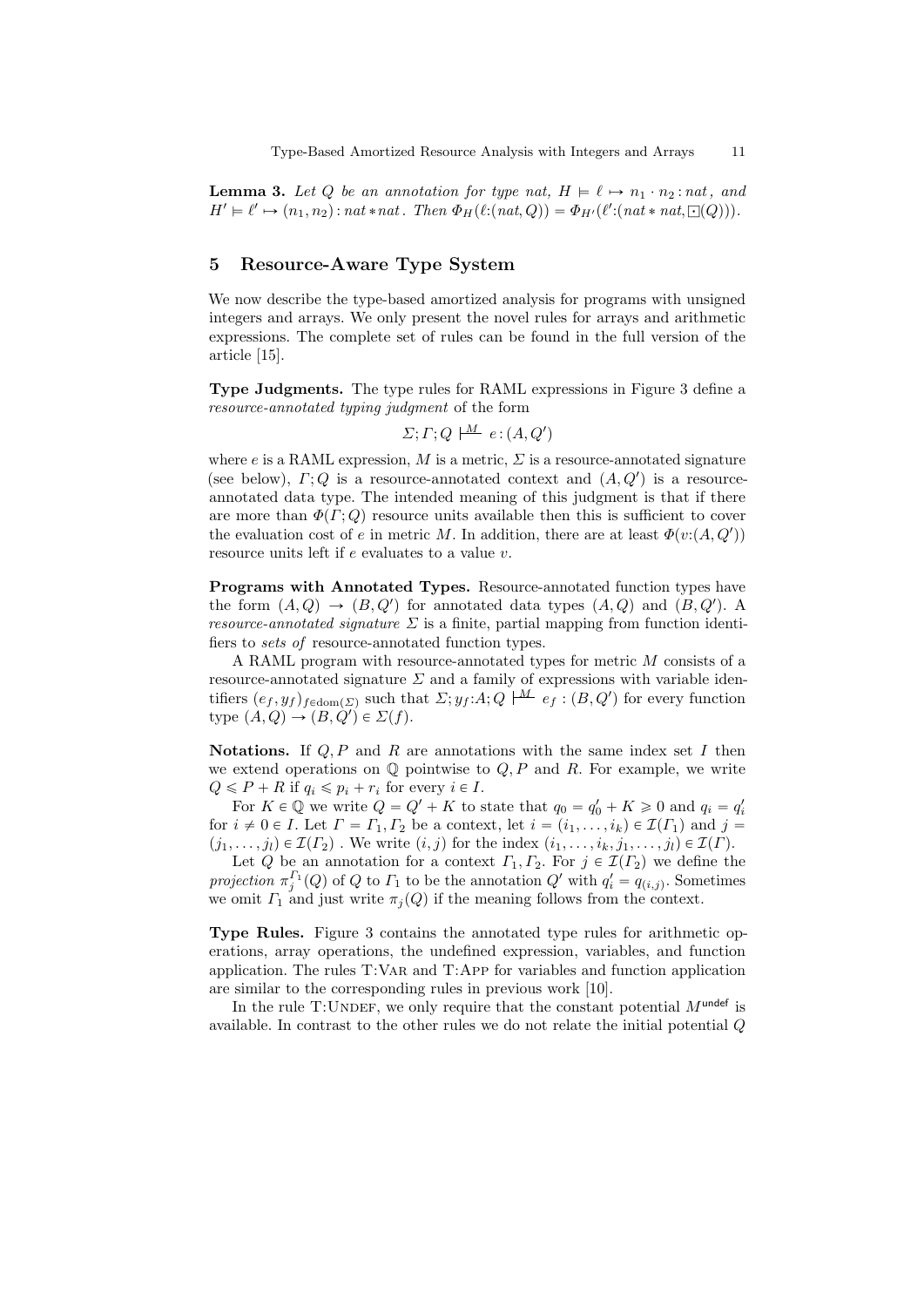$$
Q = Q' + M^{\text{var}} \n\sum_{\substack{i, x : A; Q}} \frac{P + M^{\text{app}} = Q \qquad (A, P) \rightarrow (A', Q') \in \Sigma(f)}{\sum_{i, x : A; Q} \frac{M}{|M|} f(x) : (A', Q')}
$$
\n
$$
Q = \boxplus (Q') + M^{\text{add}}
$$
\n
$$
\overline{\sum_{i, x : \text{inat, } x_{2} : \text{inat, } Q}} \frac{Q + M^{\text{add}}}{M \cdot n + x_{2} : (\text{nat, } Q')}
$$
\n
$$
\overline{\sum_{i, x : \text{inat, } x_{2} : \text{inat, } Q}} \frac{Q + M^{\text{add}}}{M \cdot n + x_{2} : (\text{nat, } Q')}
$$
\n
$$
\overline{\sum_{i, x : \text{inat, } x_{2} : \text{inat, } Q}} \frac{Q + M^{\text{sub}} = \boxplus(\pi_{0}^{x : \text{inat}}(Q))}{M \cdot n + x_{2} : (\text{nat} \cdot n \cdot Q')}
$$
\n
$$
\overline{\sum_{i, x : \text{inat, } x_{2} : \text{inat, } Q}} \frac{Q = M^{\text{sub}} + P + R \qquad P' = \boxplus (P) \qquad R' = \text{dim}^n(R)}{\sum_{i, x : Q} \frac{M}{|M|} n : (\text{nat, } Q)} \frac{q'_{i, 0}}{\sum_{i, x : \text{inat; } Q} \frac{P'}{M} \text{ minus}(x, n) : (\text{nat} \cdot n \cdot n \cdot Q')} \frac{q_{i, j} : \text{if } j > 0}{\sum_{i, x : \text{inat, } Q} \frac{M}{M} \text{ minus}(x, n) : (\text{nat} \cdot n \cdot n \cdot Q')} \frac{q_{i, j}}{\sum_{i, x : \text{inat, } x_{2} : \text{inat, } Q} \frac{Q'}{M} \text{ minus}(x, n) : (\text{nat} \cdot n \cdot n \cdot Q')} \frac{q_{i, x : \text{inat, } Q}}{\sum_{i, x : \text{inat, } x_{2} : \text{inat, } Q} \frac{M}{M} \text{sin}(\frac{Q')}{M}} \frac{q_{i, x : \text{inat, } x_{2} : \text{
$$

Fig. 3. Annotated type rules for arithmetic and array operations.

with the resulting potential  $Q'$ . Intuitively, this is sound because the program is aborted when evaluating the expression undefined. A consequence of the rule T:UNDEF is that we can type the expression let  $x =$  undefined in e with constant initial potential  $M^{\text{undef}}$  regardless of the resource cost of the expression  $e$ .

The rule T:NAT shows how to transfer constant potential to polynomial potential of a non-negative integer constant  $n$ . Since  $n$  is statically available, we potential of a non-negative integer constant *n*. Since *n* is statically a simply compute the coefficients  $\binom{n}{i}$  for the linear constraint system.

In the rule T:ADD, we use the convolution operation  $\mathbb{H}(\cdot)$  that we describe in Section 4. The potential defined by the annotation  $\boxplus (Q')$  for the context  $x_1$ :nat,  $x_2$ :nat is equal to the potential  $Q'$  of the result.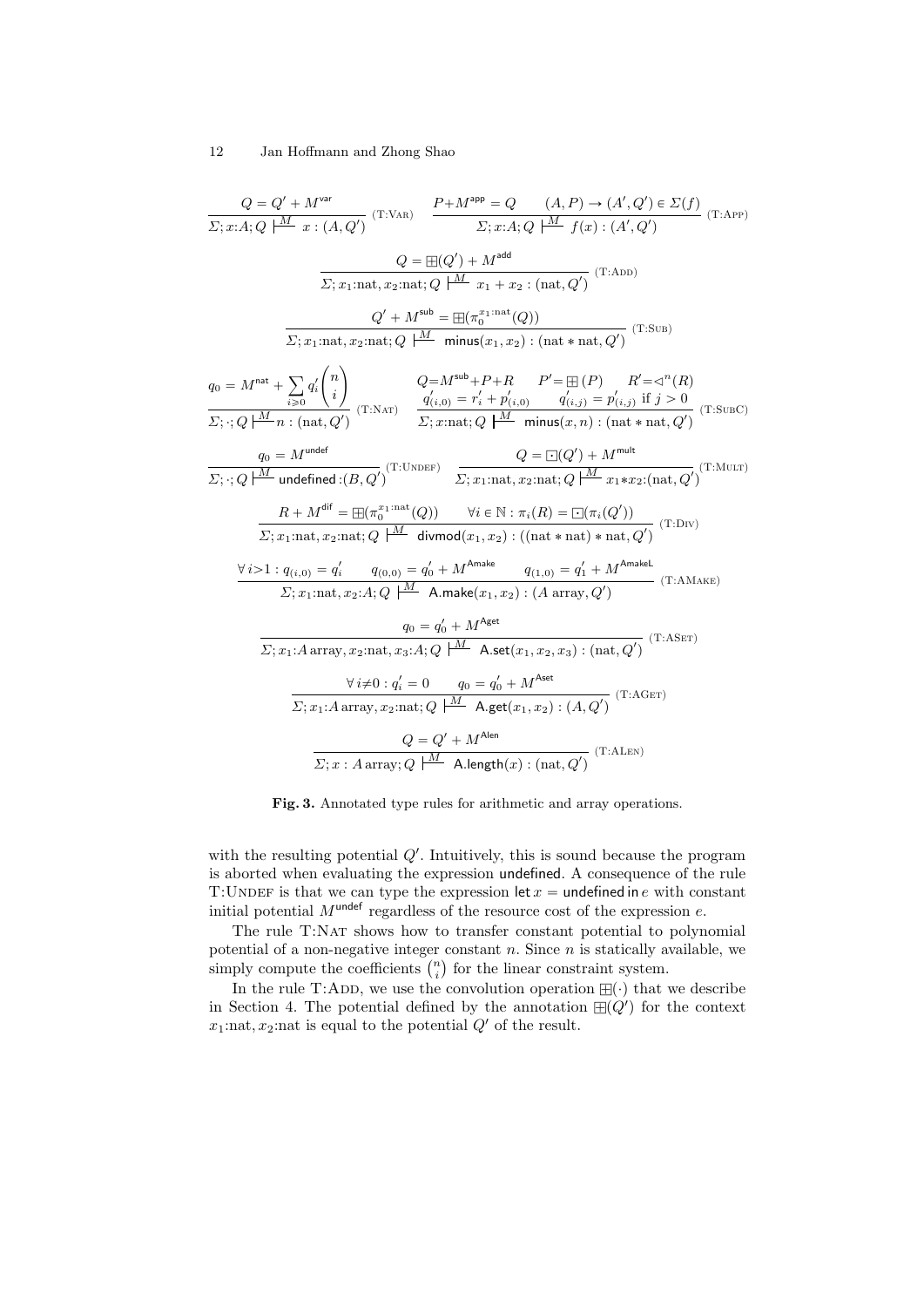Subtraction is handled by the rules  $T:SUB$  and  $T:SUBC$ . To be able to conserve all the available potential, we have to ensure that subtraction is the inverse operation to addition. To this end, we abort the program if  $x_2 > x_1$  and otherwise return the pair  $(n, m) = (x_2, x_1 - x_2)$ . This enables us to transfer the potential of  $x_1$  to the pair  $(n, m)$  where  $n + m = x_1$ . This is inverse to the rule T:ADD for addition.

In the rule T:Sub, we only use the potential of  $x_1$  by applying the projection  $\pi_0^{x_1:\text{nat}}(Q)$ . The potential of  $x_2$  and the mixed potential of  $x_1$  and  $x_2$  can be arbitrary and is wasted by the rule. This is usually not problematic since it would just be zero anyways in most useful type derivations. By using the convolution  $\mathbb{H}(\pi_0^{x_1:\text{nat}}(Q))$  we then distribute the potential of  $x_1$  to the result of minus $(x_1, x_2)$ .

The rule T:SUBC specializes the rule T:SUB. We can use T:SUBC to simulate T:Sub but we also have the possibility to exploit the fact that we subtract a constant. This puts us in a position to use the K-times shift that we introduced in Section 4. So we split the initial potential  $Q$  into  $P$  and  $R$ . We then assign the convolution  $P' = \mathbb{H}(P)$  to the pair of unsigned integers that is returned by minus and the *n*-times shift  $\langle n \rangle$  to the first component of the returned pair. In fact, it would not hamper the expressivity of our system to only use the conventional subtraction  $x - n$  and the *n*-times shift in the case of subtraction of constants.

In practice, it would be beneficial not to expose this non-standard minus function to users and instead apply a code transformation that converts the usual subtraction let  $x = x_1 - x_2$  in e into an equivalent expression let  $(x_2, x) =$ minus $(x_1, x_2)$  in e that overshadows  $x_2$  in e. In this way, it is ensured that the potential that is returned by minus can be used within e.

The rule  $T: MULT$  is similar to  $T: ADD.$  We just use the multiplicative convolution  $\Box(\cdot)$  (see Section 4) instead of the additive convolution  $\Box(\cdot)$ . The rule T:Div is inverse to T:Mult in the same way that T:Sub is inverse to T:ADD. We use both, the additive and multiplicative convolution to express the fact that  $n * m + r = x_1$  if  $(n, m, r) = \text{divmod}(x_1, x_2)$ .

In the rule T:AMAKE, we transfer the potential of  $x_1$  to the created array. We discard the potential of  $x_2$  and the mixed potential of  $x_1$  and  $x_2$ . At this point, it would in fact be not problematic to use mixed potential to assign it to the newly created elements of the array. We refrain from doing so solely because of the complexity that would be introduced by tracking the potential in the functions A.get and A.set. Another interesting aspect of T:AMake is that we have a constant cost that we deduce from the constant coefficient as usual, as well as a linear cost that we deduce from the linear coefficient. This is represented by the constraints  $q_{(0,0)} = q'_0 + M^{\text{Amake}}$  and  $q_{(1,0)} = q'_1 + M^{\text{AmakeL}}$ , respectively.

For convenience, the operation A.set returns 0 in this paper. In RAML, A.set has however the return type unit. This makes no difference for the typing rule T:ASET in which we simply pay for the cost of the operation and discard the potential that is assigned to the arguments. Since the return value is 0, we do not need require that the non-constant annotations of  $Q'$  are zero.

In the rule T:AGET, we again discard the potential of the arguments and also require that the non-linear coefficients of the annotation of the result are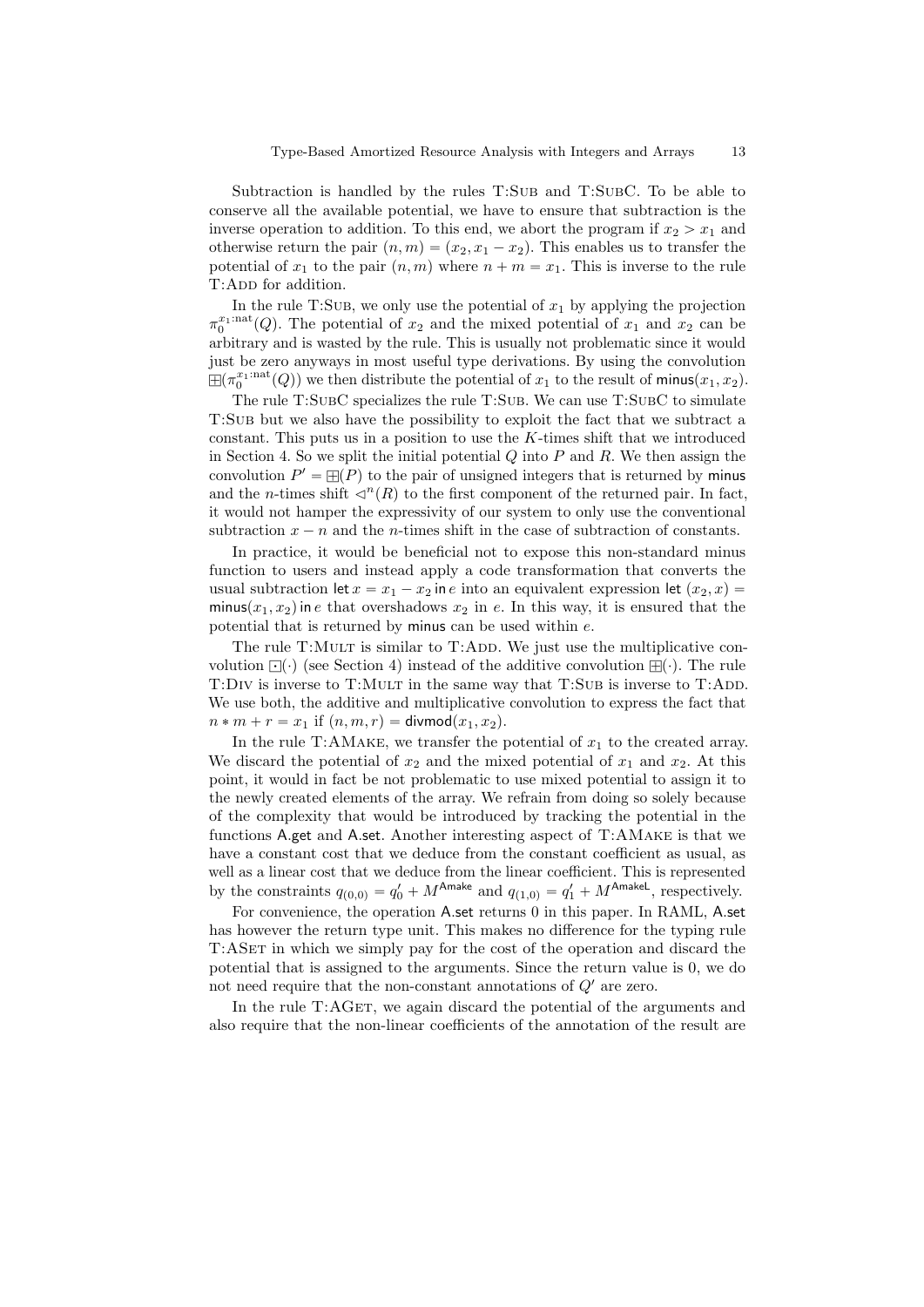zero. In the rule T:ALen, we simply assign the potential of the array in the argument to the resulting integer.

**Soundness.** An annotated type judgment for an expression  $e$  establishes a bound on the resource cost of all evaluations of  $e$  in a well-formed environment; regardless of whether the evaluation terminates, diverges, or fails.

Additionally, the soundness theorem states a stronger property for terminating evaluations. If an expression  $e$  evaluates to a value  $v$  in a well-formed environment then the difference between initial and final potential is an upper bound on the resource usage of the evaluation.

**Theorem 1 (Soundness).** Let  $H \models V : \Gamma$  and  $\Sigma; \Gamma; Q \not\mid M$  e: $(B, Q')$ .

1. If V, H  $\mid^{\mathcal{M}} e \Downarrow (\ell, H') \mid (p, p')$  then we have  $p \leq \Phi_{V,H}(\Gamma; Q)$  and  $p - p' \leq$  $\Phi_{V,H}(\Gamma; Q) - \Phi_{H'}(\ell:(B,Q')).$ 2. If  $V, H \mid^{\underline{M}} e \Downarrow \circ \mid (p, p')$  then  $p \leq \Phi_{V, H}(\Gamma; Q)$ .

Theorem 1 is proved by a nested induction on the derivation of the evaluation judgment and the type judgment  $\Gamma$ ;  $Q \vdash e$ : $(B, Q')$ . The inner induction on the type judgment is needed because of the structural rules. There is one proof for all possible instantiations of the resource constants.

The proof of most rules is similar to the proof of the rules for multivariate resource analysis for sequential programs [13]. The novel type rules are mainly proved by the Lemmas 1, 2, and 3. We deal with the mutable heap by requiring that array elements do not influence the potential of an array. As a result, we can prove the following lemma.

**Lemma 4.** If  $H \models V : \Gamma$ ,  $\Sigma$ ;  $\Gamma$ ;  $Q \not\vert^{\mathcal{M}} e : (B, Q')$  and  $V$ ,  $H \not\vert^{\mathcal{M}} e \Downarrow (\ell, H') \mid$  $(p, p')$  then  $\Phi_{V,H}(\Gamma; Q) = \Phi_{V,H'}(\Gamma; Q)$ .

If the metric  $M$  is simple (all constants are 1) then it follows from Theorem 1 that the bounds on the resource usuage also prove the termination of programs.

**Corollary 1.** Let M be a simple metric. If  $H \models V: \Gamma$  and  $\Sigma; \Gamma; Q \not\mid M$  e: $(A, Q')$ then there are  $w \in \mathbb{N}$  and  $d \leq \Phi_{V,H}(\Gamma; Q)$  such that  $V, H \not\mid M \in \mathbb{Q}(\ell, H') \mid (w, d)$ for some  $\ell$  and  $H'$ .

Type Inference. In principle, type inference consists of four steps. First, we perform a classic type inference for the simple types such as nat array. Second, we fix a maximal degree of the bounds and annotate all types in the derivation of the simple types with variables that correspond to type annotations for resource polynomials of that degree. Third, we generate a set of linear inequalities, which express the relationships between the added annotation variables as specified by the type rules. Forth, we solve the inequalities with an LP solver such as CLP. A solution of the linear program corresponds to a type derivation in which the variables in the type annotations are instantiated according to the solution.

In practice, the type inference is slightly more complex. Most importantly, we have to deal with resource-polymorphic recursion in many examples. This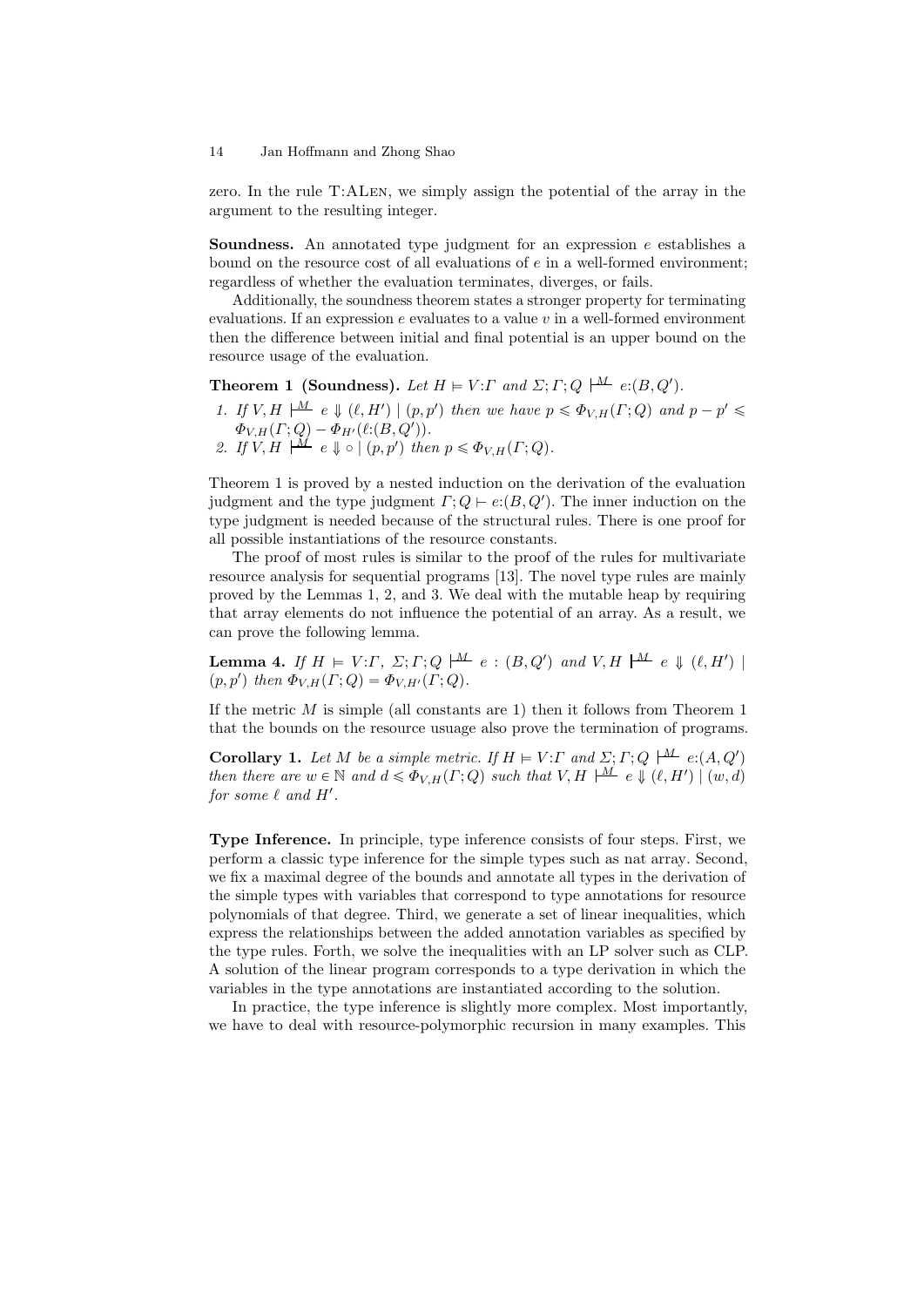means that we need a type annotation in the recursive call that differs from the annotation in the argument and result types of the function. To infer such types we successively infer type annotations of higher and higher degree. Details can be found in previous work [17]. Moreover, we have to use algorithmic versions of the type rules in the inference in which the non-syntax-directed rules are integrated into the syntax-directed ones [13]. Finally, we use several optimizations to reduce the number of generated constraints.

An concrete example of a type derivation can be found in previous work [13].

## 6 Experimental Evaluation

We have implemented our analysis system in Resource Aware ML (RAML) [12, 14] and tested the new analysis on multiple classic examples algorithms. In this section we describe the results of our experiments with the evaluation-step metric that counts the number of steps of an evaluation in the operational semantics.

Table 1 contains a compilation of analyzed functions together with their simple types, the computed bounds, the run times of the analysis, and the number of generated linear constraints. We write Mat for the type  $(Arr(Arr(int)),nat,nat)$ . The dimensions of the matrices are needed since array elements do not carry potential. The variables in the computed bounds correspond to the sizes of different parts of the input. The naming convention is that we use the order  $n, m, x, y, z, u$  of the variables to name the sizes in a depth-first way: n is the size of the first argument,  $m$  is the maximal size of the elements of the first argument,  $x$  is the size of the second argument, etc. The experiments were performed on an iMac with a 3.4 GHz Intel Core i7 and 8 GB memory.

All but one of the reported bounds are asymptotically tight (gcdFast is actually  $O(\log m)$ . We also measured the evaluation cost of the functions for several inputs in the RAML interpreter. Our experiments indicate that all constant factors in the bounds for the functions dyadAllM and mmultAll are optimal. The bounds for the other functions seem to be off by ca.  $2\% - 20\%$ . However, it is sometimes not straightforward to find worst-case inputs. The full version of this article [15] contains plots for the functions dijkstra, quicksort, dyadAllM, and mmultAll that compare the measured evaluation cost for inputs of different sizes with the inferred bounds.

The function dijkstra is an implementation of Dijkstra's single-source shortestpath algorithm which uses a simple priority queue; gcdFast is an implementation of the Euclidean algorithm using modulo; pascal(n) computes the first  $n+1$  lines of Pascal's triangle; quicksort is an implementation of Hoare's in-place quick sort for arrays; and mmultAll takes a matrix (an accumulator) and a list of matrices, and multiplies all matrices in the list with the accumulator.

The last three examples are composed functions that highlight interesting capabilities of the analysis. The function blocksort $(a, n)$  takes an array a of length m and divides it into  $n/m$  blocks (and a last block containing the remainder) using the build-in function divmod, and sorts all blocks in-place with quicksort. The function dyadAllM(n) computes a matrix of size  $(i^2+9i+28) \times (ij+6j)$  for every pair of numbers  $i, j$  such that  $1 \leq j \leq i \leq n$  (the polynomials are just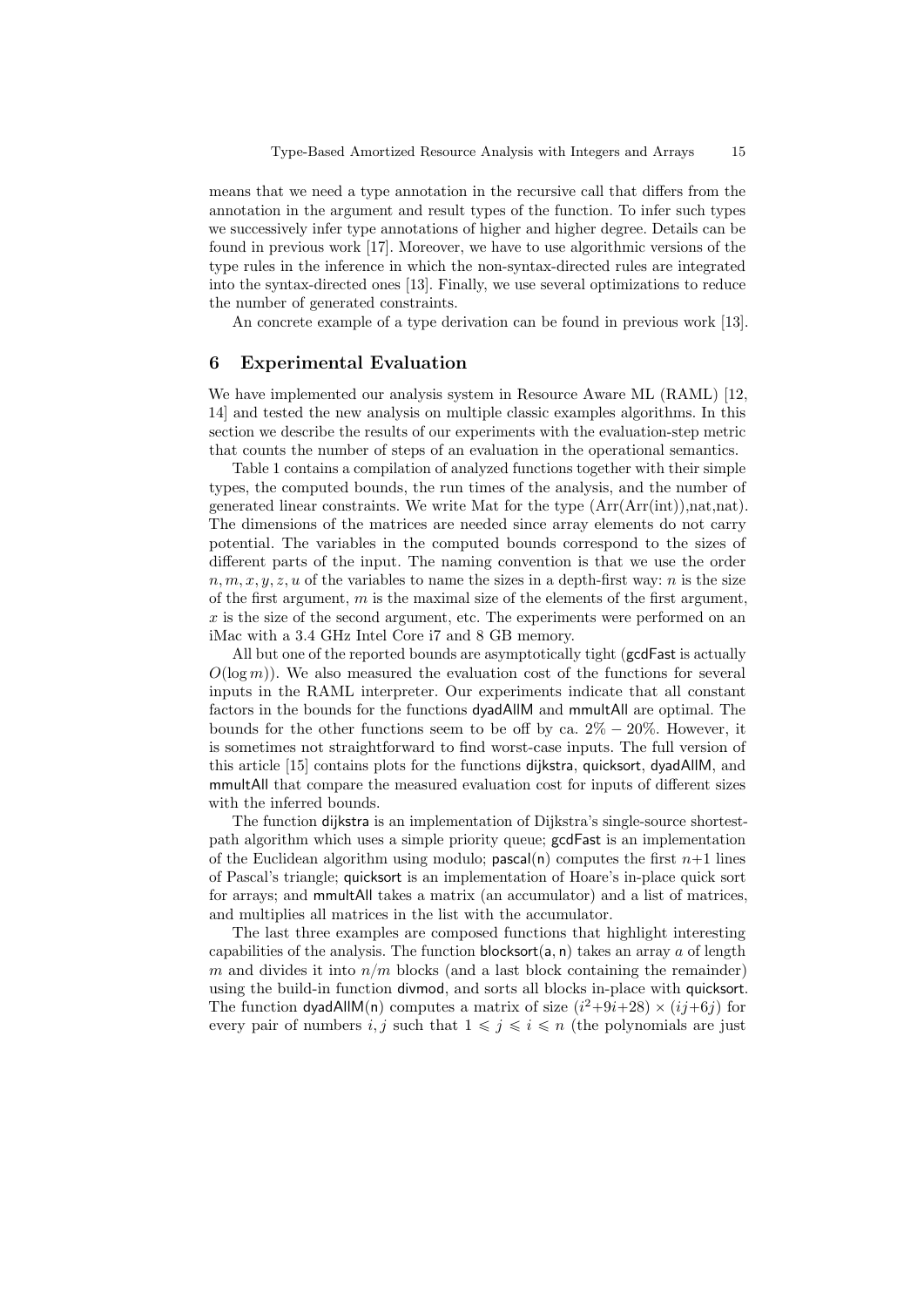| Function / Type                                                                                                      | Computed Bound                                                                |                     | Time $#Const.$ |
|----------------------------------------------------------------------------------------------------------------------|-------------------------------------------------------------------------------|---------------------|----------------|
| dijkstra: $(\text{Arr}(\text{Arr}(\text{int}))$ , nat $) \rightarrow \text{Arr}(\text{int})$ 79.5 $n^2 + 31.5n + 38$ |                                                                               | $0.1 s$ 2178        |                |
| $gcdFast : (nat, nat) \rightarrow nat$                                                                               | $12m + 7$                                                                     | $0.1 s$ 105         |                |
| $pascal : nat \rightarrow Arr(Arr(int))$                                                                             | $19n^2 + 95n + 30$                                                            | $0.4 \text{ s}$ 998 |                |
| quicksort : $(\text{Arr}(\text{int}), \text{nat}, \text{nat}) \rightarrow \text{unit}$                               | $12.25x^2 + 52.75x + 3$                                                       | $0.7 s$ 2080        |                |
| blocksort : $(Arr(int), nat) \rightarrow unit$                                                                       | $12.25n^2 + 90.25n + 18$                                                      |                     | 0.4 s 27795    |
| $mmultAll: (L(Mat), Mat) \rightarrow Mat$                                                                            | $18nuyx + 31nuy + 38nu +$<br>$38n+3$                                          |                     | 5.6 s 184270   |
| $d$ vadAllM : nat $\rightarrow$ unit                                                                                 | $1.\bar{6}n^6 + 334.8n^4 + 1485.1n^3 +$<br>$37n^5 + 2963.5n^2 + 1789.92n + 3$ |                     | 3.9 s 130236   |
| $mmultFlatSort : (Mat, Mat) \rightarrow Arr(int)$                                                                    | $12.25u^2m^2 + 18umz + 28u +$<br>$127.25um + 49m + 66$                        | 5.9 s               | 167603         |

Table 1. Compilation of RAML Experiments.

a random choice). Finally, the function mmultFlatSort takes two matrices and multiplies them to get a matrix of dimension  $m \times u$ . It then flattens the matrix into an array of length mu and sorts this array with quicksort.

We did not perform an experimental comparison with abstract interpretation– based resource analysis systems. Many systems that are described in the literature are not publicly available. The COSTA system [3, 4] is an exception but it is not straightforward to translate our examples to Java code that COSTA can handle. We know that the COSTA system can compute bounds for the Euclidean algorithm (when using an extension [8]), quick sort, and Pascal's triangle. The advantages of our method are the compositionality that is needed for the analysis of compound functions such as dyadAllM and mmultFlatSort, as well as for bounds that depend on integers as well as on sizes of data structures such as dijkstra (priority queue) and mmultAll.

## 7 Conclusion

We have presented a novel type-based amortized resource analysis for programs with arrays and unsigned integers. We have implemented the analysis in Resource Aware ML and our experiments show that the analysis works efficiently for many example programs. Moreover, we have demonstrated that the analysis has benefits in comparison to abstract interpretation–based approaches for programs with function composition and non-linear size changes.

While the developed analysis system for RAML is useful and interesting in its own right, we view this work mainly as an important step towards the application of amortized resource analysis to C-like programs. The developed rules for arithmetic expression can be reused when moving to a different language. Our next step is to develop an analysis system that applies the ideas of this work to an imperative language with while-loops, integers, and arrays.